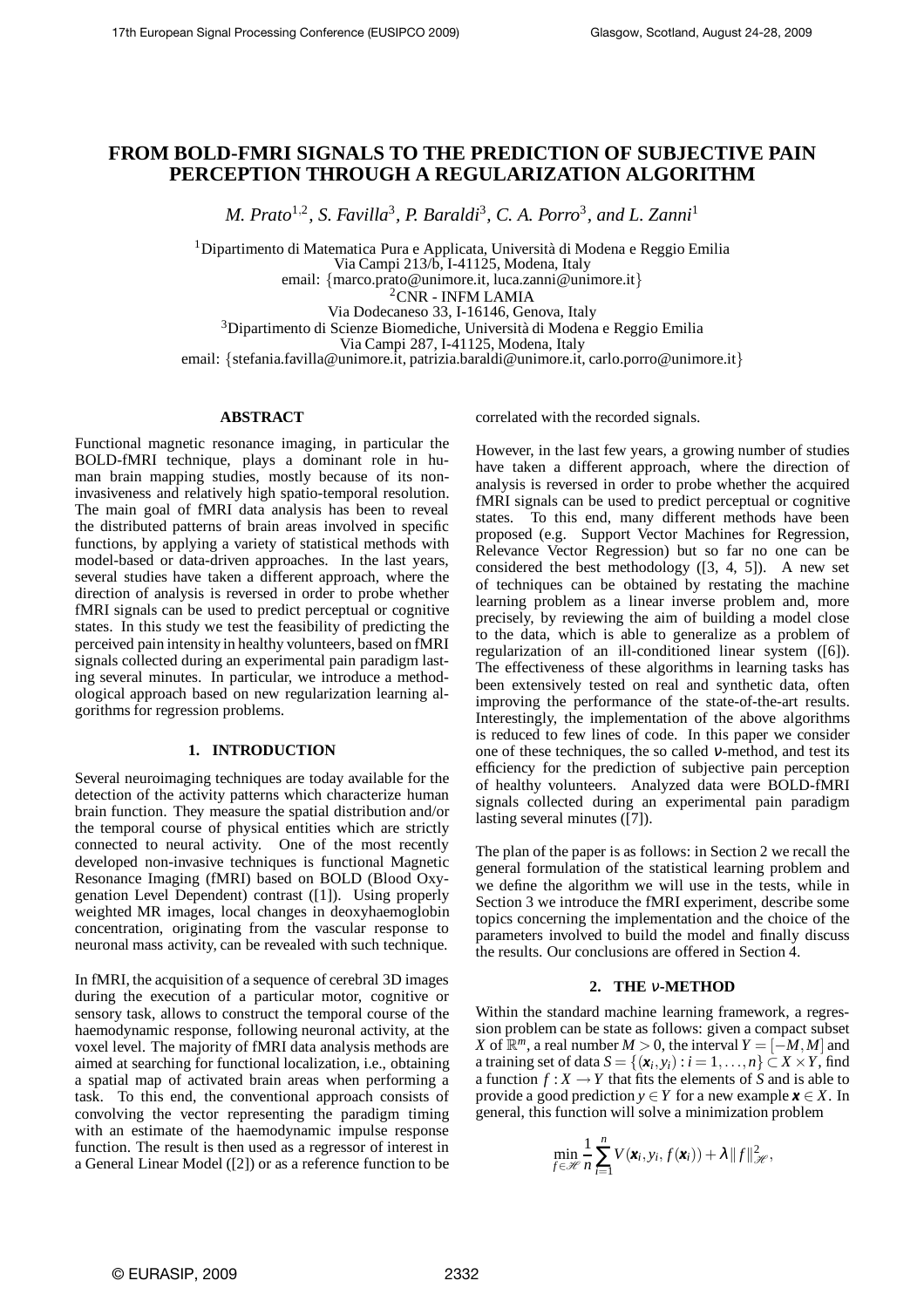

Figure 1: *Top*: clusters with signal time courses positively (yellow) or negatively (blue) correlated with the psychophysical curve for a representative subject. *Bottom*: psychophysical pain intensity and averaged signals from two representative ROIs.

where  $V: X \times Y \times Y \to [0, +\infty)$  is a *loss function* which weights the errors made by  $f$  on the training set and  $\mathcal{H}$ is the *Hypotheses space* in which we choose the function *f* itself. The real positive number  $\lambda$  is the *regularization parameter* which balances the fidelity of the solution to the training set and its complexity (represented by the norm of *f* in the Hilbert space  $\mathcal{H}$ ). Low values for  $\lambda$  lead to solutions which behave very well on the training set but which may not be sufficiently accurate on new examples, while on the other hand high values for  $\lambda$  force the solution to be smooth and stable (with respect to variations on the training set) to the detriment of the information contained in the data.

Different machine learning techniques arise from different choices for *V* and  $\mathcal{H}$  ([8, 9]). In this work we point out a family of algorithms which are extremely easy to implement and very fast to provide the solution, especially if the dimensions of the problem are not too large. It can be proved ([10]) that, if we choose the quadratic loss function

$$
V(\mathbf{x}_i, y_i, f(\mathbf{x}_i)) = (y_i - f(\mathbf{x}_i))^2, \qquad i = 1, \ldots, n
$$

and we pick *f* in a Reproducing Kernel Hilbert Space  $\mathcal{H}_K$ defined by the Mercer kernel  $K : X \times X \to \mathbb{R}$  ([11]), then by the Representer Theorem *f* can be written as

$$
f(\mathbf{x}) = \sum_{i=1}^{n} c_i K(\mathbf{x}, \mathbf{x}_i), \qquad x \in X.
$$
 (1)

By straightforward computation it follows that the coefficients  $\mathbf{c} = (c_1, \ldots, c_n)^T$  are the solution of the linear system

$$
(\mathbf{K} + n\lambda \mathbf{I})\mathbf{c} = \mathbf{y},\tag{2}
$$

where *I* is the identity matrix,  $\mathbf{y} = (y_1, \ldots, y_n)^T$  and  $\mathbf{K} = \{K_{ij}\}, K_{ij} = K(\mathbf{x}_i, \mathbf{x}_j), i, j = 1, \ldots, n.$ 

The linear system (2) is the Tikhonov regularized version of the (potentially) ill-conditioned linear system  $Kc = y$  ([12]). This approach can be generalized ([13]) by considering other regularization methods already existing in literature and by defining the corresponding learning algorithms to obtain the vector  $c$  ([14]). In this paper we consider an iterative algorithm called <sup>ν</sup>-method ([15]) which collected good results in terms of efficiency and robustness in the classification framework ([16]). The *i*-th approximation of the coefficients *c* depends on the two previous iterates and its explicit form is given by

$$
\mathbf{c}^{(i)} = \mathbf{c}^{(i-1)} + u_i \left( \mathbf{c}^{(i-1)} - \mathbf{c}^{(i-2)} \right) + \frac{\omega_i}{n} \left( \mathbf{y} - \mathbf{K} \mathbf{c}^{(i-1)} \right),
$$
  
\n $i = 1, ..., t, \quad \mathbf{c}^{(0)} = \mathbf{0},$  (3)

where, given  $v > 0$ ,

$$
u_i = \frac{(i-1)(2i-3)(2i+2v-1)}{(i+2v-1)(2i+4v-1)(2i+2v-3)},
$$
  
\n
$$
\omega_i = 4\frac{(2i+2v-1)(i+v-1)}{(i+2v-1)(2i+4v-1)}, \qquad i = 1,...,t.
$$

The role of the regularization parameter here is played by the number of iterations *t*: on one hand, many iterations lead to the overfitting phenomenon, while on the other hand few iterations give excessively regularized predictors. In this connection, the <sup>ν</sup>-method provides a significantly faster convergence with respect to one-step iterative methods with fixed steplength; more precisely, it can be proved ([15]) that it needs the square root of the number of iterations required by standard Landweber algorithm to get the regularized solution.

## **3. THE FMRI EXPERIMENT**

#### **3.1 Creation of the dataset**

The study was carried out on healthy volunteers who were injected subcutaneously with a dilute ascorbic acid solution (0.04 ml, 20%) into the left thenar eminence. They were instructed to code the sensory intensity of pain throughout the experiments, by moving a computer-controlled visual analogue scale (VAS) using their right (unstimulated)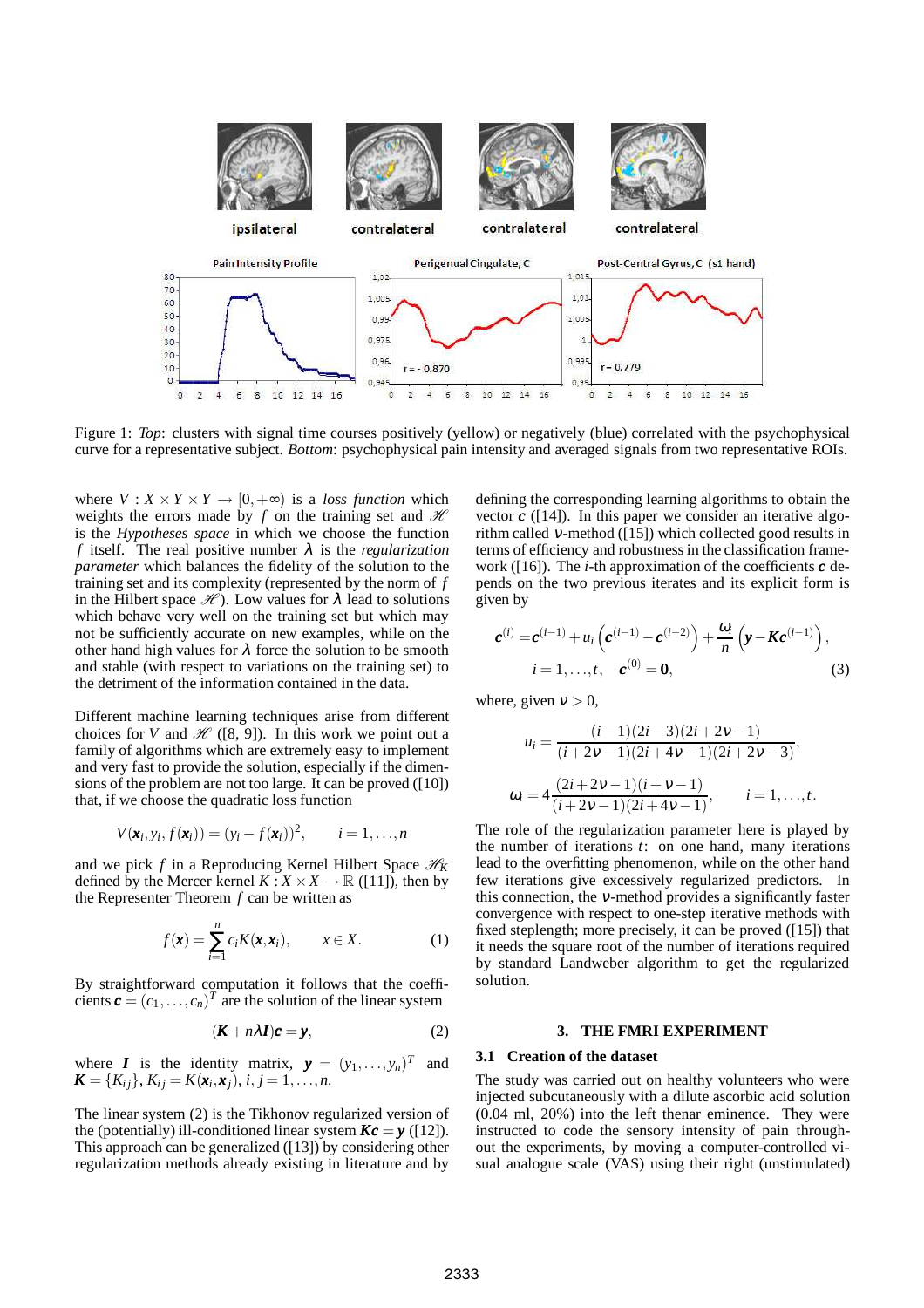

Figure 2: Pictorial representation of the dataset.

hand. Functional images were acquired by a GE 1.5 T scanner, using an EPI BOLD-sensitive sequence (TR= 4s;  $3.75 \times 3.75 \times 4$  mm<sup>3</sup>, interpolated to  $2 \times 2 \times 2$  mm<sup>3</sup>). Experiments lasted 20 minutes, during which 300 brain volumes were acquired from 24 contiguous axial planes covering the diencephalon and telencephalon. Based on a priori hypothesis, 20 regions of interest (ROIs) in both hemispheres were identified on anatomical brain images, acquired in the same experimental session. They included the thalamus, basal ganglia, pre- and post-central gyrus and parietal operculum, insular and cingulate cortical areas. After correction of head movements, cluster of voxels, inside the pre-selected ROI, were identified on the functional images whose time course were correlated to the individual psychophysical pain profile  $(|r| \ge 0.6$ , cluster size = 400 mm<sup>3</sup> - see Figure 1). Subsequently, the clusters signals were averaged together for each ROI according to the sign of their correlation. For each volunteer, the resulting dataset was composed of 80 signals (300 sampled points each), i.e. two signals for every one of the selected 40 ROIs (see Figure 2). We trained the method by using six subjects and predicted the labels of one different subject. The analysis has been carried out on a computer equipped with a 1.66GHz Intel Core Duo T5500 in a Windows XP environment.

#### **3.2 Model construction**

We tried several different kernel functions *K* (e.g., linear, Gaussian, polynomial) and finally we found that a Gaussian kernel

$$
K(\pmb{x}_1,\pmb{x}_2)=e^{-\frac{\|\pmb{x}_1-\pmb{x}_2\|_2^2}{2\sigma^2}},\qquad \pmb{x}_1,\pmb{x}_2\in\mathbb{R}^m
$$

seems to provide a better accuracy on the reconstructions (although in some cases similar results are achievable even with a linear or polynomial kernel, suitable scaled to assure the convergence of the method - see [17]). Consequently, the parameters that have to be fixed in the training phase are the standard deviation  $\sigma$  of the Gaussian kernel and the number of iterations *t* performed by the <sup>ν</sup>-method. As far as concerns the value of  $v$ , we found good results

in terms of accuracy and convergence rate by setting  $v = 1$  (different admissible values for v vary the number of iterations required but lead essentially to the same solutions).

In our tests the free parameters of the algorithms have been chosen via a "leave-one-volunteer-out" cross validation applied to the training set (see Figure 3). In particular:

- we fixed a grid of possible values  $(\sigma_1, \ldots, \sigma_M)$  and  $(1,...,t_{\text{max}})$  for the standard deviation of the Gaussian kernel and the number of iterations, respectively;
- for each pair  $(\sigma_k, t_j)$ ,  $k = 1, \ldots, M$ ,  $t_j = 1, \ldots, t_{\text{max}}$ , we built the model using five subjects as the training set and tested it on the excluded one. This step is performed six times (exhausting all the possible combinations training set / test set). For a fixed  $\sigma_k$  and for the  $\ell$ -th run of the cross validation ( $\ell = 1, \ldots, 6$ ), we determined the optimal number of iterations  $t_{\min}^{(\ell)}(\sigma_k)$  as the one which minimizes the relative Euclidean error  $\rho_2 = ||\tilde{\mathbf{y}} - \tilde{\boldsymbol{f}}||_2/||\tilde{\mathbf{y}}||_2$ , where  $\tilde{\mathbf{y}}$ and  $\tilde{f}$  are the vectors of the real and predicted labels for the subject used as the test set;
- for each  $k = 1, \ldots, M$ , we defined

$$
t_{\text{mean}}(\sigma_k) = \left[ (t_{\text{min}}^{(1)}(\sigma_k) + \ldots + t_{\text{min}}^{(6)}(\sigma_k))/6 \right],
$$

 $\text{err}_{\text{mean}}(\sigma_k) = (\rho_2^{(1)})$  $2^{(1)}(t_{\text{mean}}(\sigma_k)) + \ldots + \rho_2^{(6)}$  $2^{(0)}(t_{\text{mean}}(\sigma_k)))/6,$ 

where [·] is the floor function;

• we chose as optimal parameters  $\sigma_{opt}$  and  $t_{opt}$  the values

$$
\sigma_{\text{opt}} = \underset{k=1,\dots,M}{\text{argmin}} \operatorname{err}_{\text{mean}}(\sigma_k),
$$

$$
t_{\rm opt}=t_{\rm mean}(\sigma_{\rm opt}).
$$

Once we built the prediction function *f* through equations (1) and (3) with the optimal values for  $\sigma$  and *t*, we applied it to the fMRI data of the testing volunteer to predict its psychophysical pain profile and compared the results with the true ones.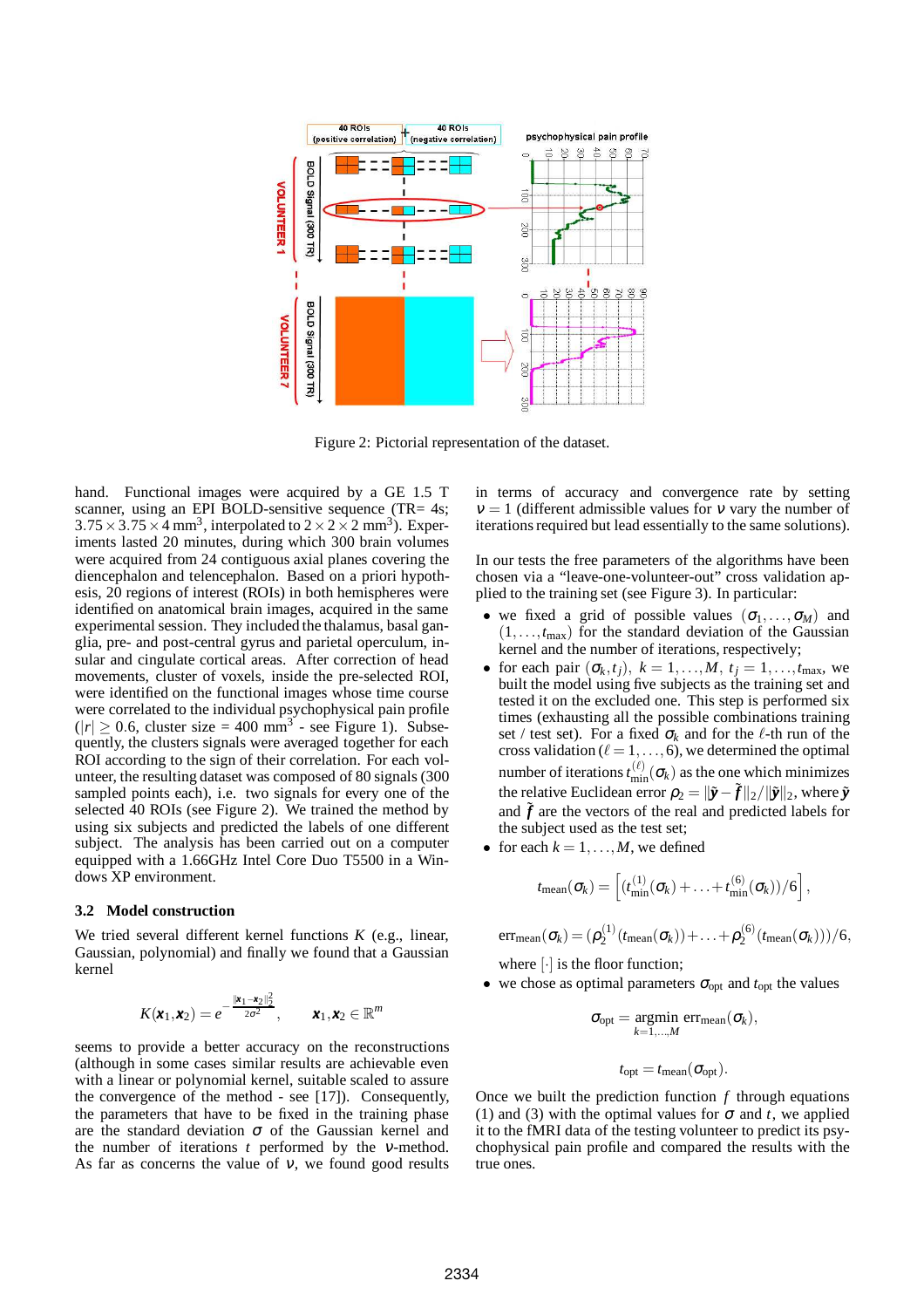

Figure 3: Scheme of the "leave-one-volunteer-out" cross validation for the choice of the optimal values for the standard deviation of the Gaussian kernel and the number of iterations performed by the <sup>ν</sup>-method.

## **3.3 Results**

In Table 1 the relative reconstruction errors  $\rho_2$  and the Pearson correlation coefficient <sup>ρ</sup>*<sup>P</sup>* are given when each volunteer has been used as the test set. We chose two different ways to evaluate the accuracy of the results because we found that, in several cases, it is possible to find reconstructions with high values for  $\rho_P$  which do not reflect the magnitude of the target. In other cases, especially when the number of non-zero target values is particularly small, it may happen that an almost straight line can provide a very small error combined with an as much small value of <sup>ρ</sup>*P*.

An example of the predicted pain profile, compared to the real target, for one representative volunteer is shown in Figure 4 (on top). For the sake of completeness, the corresponding behaviour on the training set is also reported on the bottom of Figure 4. The very high values of  $\rho_P$ obtained in each test suggest that the considered learning algorithm seems well suited to capture the general time course of the psychophysical pain profile, even if an accurate approximation of the real target is not always observed (see  $\rho_2$  values in Table 1). Possible improvements are expected by increasing the size of the training set and with a more specific inclusion of the features, here represented by the selected brain regions.

#### **4. CONCLUSIONS**

The aim of the present paper concerns both the machine learning framework from a purely methodological viewpoint and the neuroscience area with the application of the presented method to a fMRI experiment. Regarding the method, we collected some recent results on the relation between machine learning and the theory of linear inverse problems in order to develop a learning algorithm which has the virtue to be extremely simple to understand and to implement on a computer which can provide good reconstructions in a reasonable time. The novelties of the paper consist in the

Table 1: Relative reconstruction errors  $(\rho_2)$  and Pearson correlation coefficients  $(\rho_P)$  for the *v*-method tested on seven volunteers (top rows). The last two rows refer to the performances on the six volunteers used to train the algorithm.

| Test set     |      |      |                         |      |      |      |      |
|--------------|------|------|-------------------------|------|------|------|------|
| $\rho_2$     |      | 0.38 | 0.50                    | 0.48 | 0.40 | 0.37 | 0.48 |
| PР           | 0.93 | O 91 | 0.95                    | 0.92 | 0.96 | 0.93 | 0.84 |
|              |      | В    | $\mathbf{\mathfrak{c}}$ | ו ו  | F    | ы    | (ì   |
| $\rho_2$     | 0.23 | 0.18 | 0.21                    | 0.20 | 0.25 | 0.19 | 0.19 |
| $\rho_P$     | በ ዓ6 | በ 97 | 0.96                    | በ 97 | 0.95 | 0.97 | በ 97 |
| Training set |      |      |                         |      |      |      |      |

application of this method in a regression problem (while, as far as we know, only applications to classification problems have been deeply investigated in literature).

Regarding the fMRI experiment, the proposed regularization algorithm collected very promising performances in reconstructing the psychophysical pain profiles of the subjects. The adopted model of acute prolonged (tonic) pain bears some similarities with clinically relevant conditions, such as prolonged ongoing activity in nociceptors and spontaneous fluctuations of perceived pain intensity over time. Therefore the approach proposed in this study has the potential to establish grounds for being able to obtain an objective measure of the ongoing level of clinical inflammatory pain.

Finally, the simplicity of schemes like the <sup>ν</sup>-method makes easy effective implementations providing interesting time saving with respect to state-of-the-art learning approaches. This peculiarity could be very interesting if the presented algorithm is used to quantify the relevance of the single components of the examples in the predicted model through a typical feature selection procedure ([18]). For the considered application, this means to identify those brain areas which role is essential in determining a specific brain state.